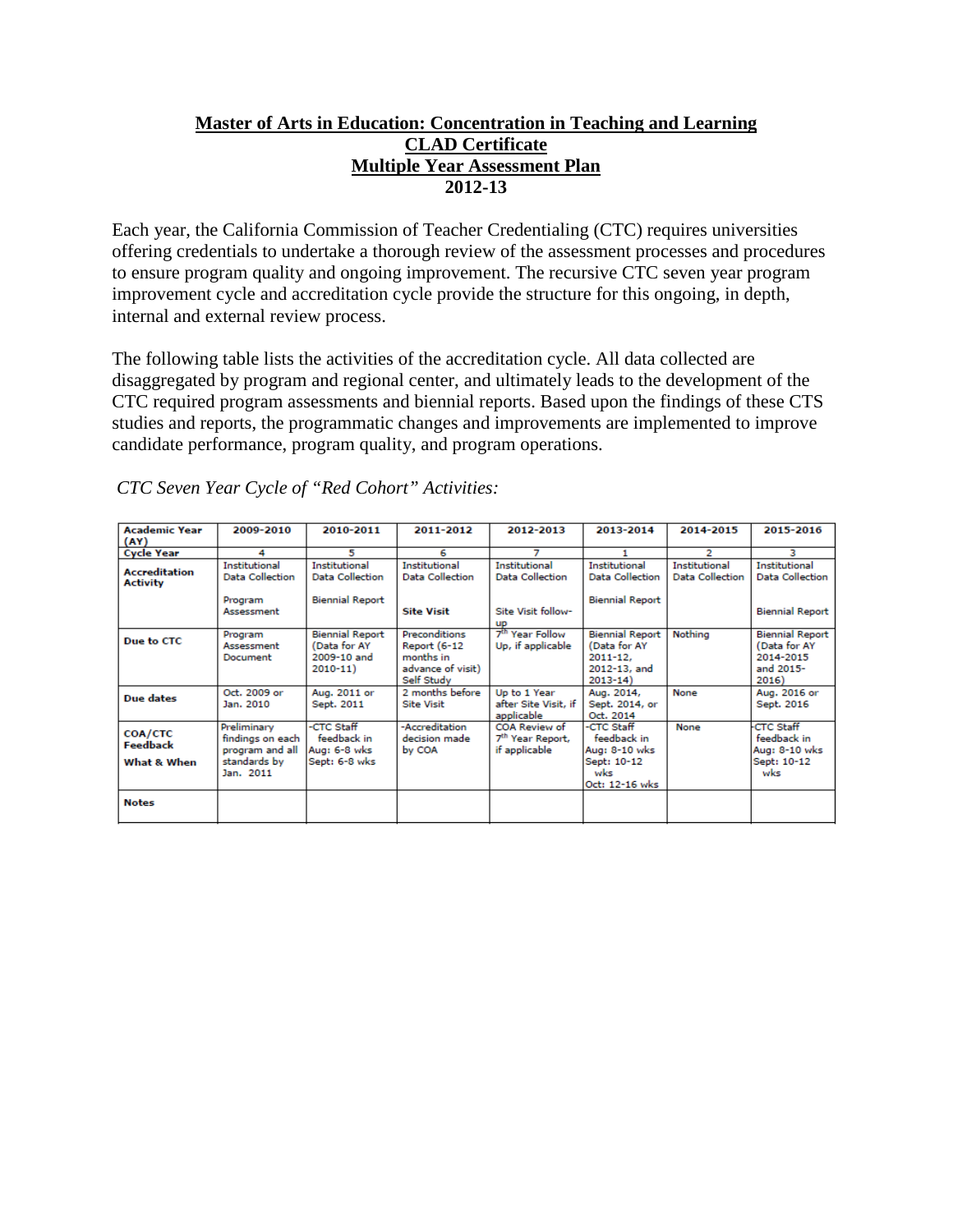#### *CTC Accreditation Cycle*



#### **Methods of Assessment and Criteria for Success**

Assessment data is collected and analyzed through internal and external sources from a variety of stakeholders to include candidates, adjunct faculty, full and part time faculty, university supervisors, and advisory councils. Given that courses are offered in 8 week quads, *candidates* provide feedback through completion of signature assignments and IDEA course evaluations in 8 week cycles throughout the academic year. As they conclude their program of study, *candidates* also provide feedback by completing the Exit Survey on TaskStream. *Advisory councils* meet three times a year to discuss current trends and best practices, making recommendations for revisions in the assessment practice. To ensure a set of balanced assessment measures, *full time faculty, part time faculty, and adjunct faculty* meet semi-annually to review the collected data and consider revisions in the assessment practice. Because the state credentialing standards are integrated into the signature assignments, all candidates are expected to be at the proficient level with a score of "3" in each signature assignment rubric criteria. The assessments are listed below:

#### *1. Coursework Assessments*

Using TaskStream as the primary data storage system, the program collects key assessments known as signature assignments to gauge candidates' progress throughout their course of study and ensure CTC program standards are met. Each signature assignment is evaluated using a supporting rubric. Annually, (end of each academic year), collected data is disaggregated by regional center and analyzed with results informing areas for program improvement. Rubrics are found within the data analysis.

• **Signature Assignment:** In EDU 601, Language Acquisition and Diverse Populations, candidates focus on the principles of language acquisition and effective instructional practices for English learners. It further examines the pedagogy of educational equity to provide English learners access to the core curriculum. Effective instructional strategies that ensure active and equitable participation of learners who are culturally, ethnically, and socio-economically diverse are introduced and applied through fieldwork experiences. The signature assignment focuses on a holistic student assessment to include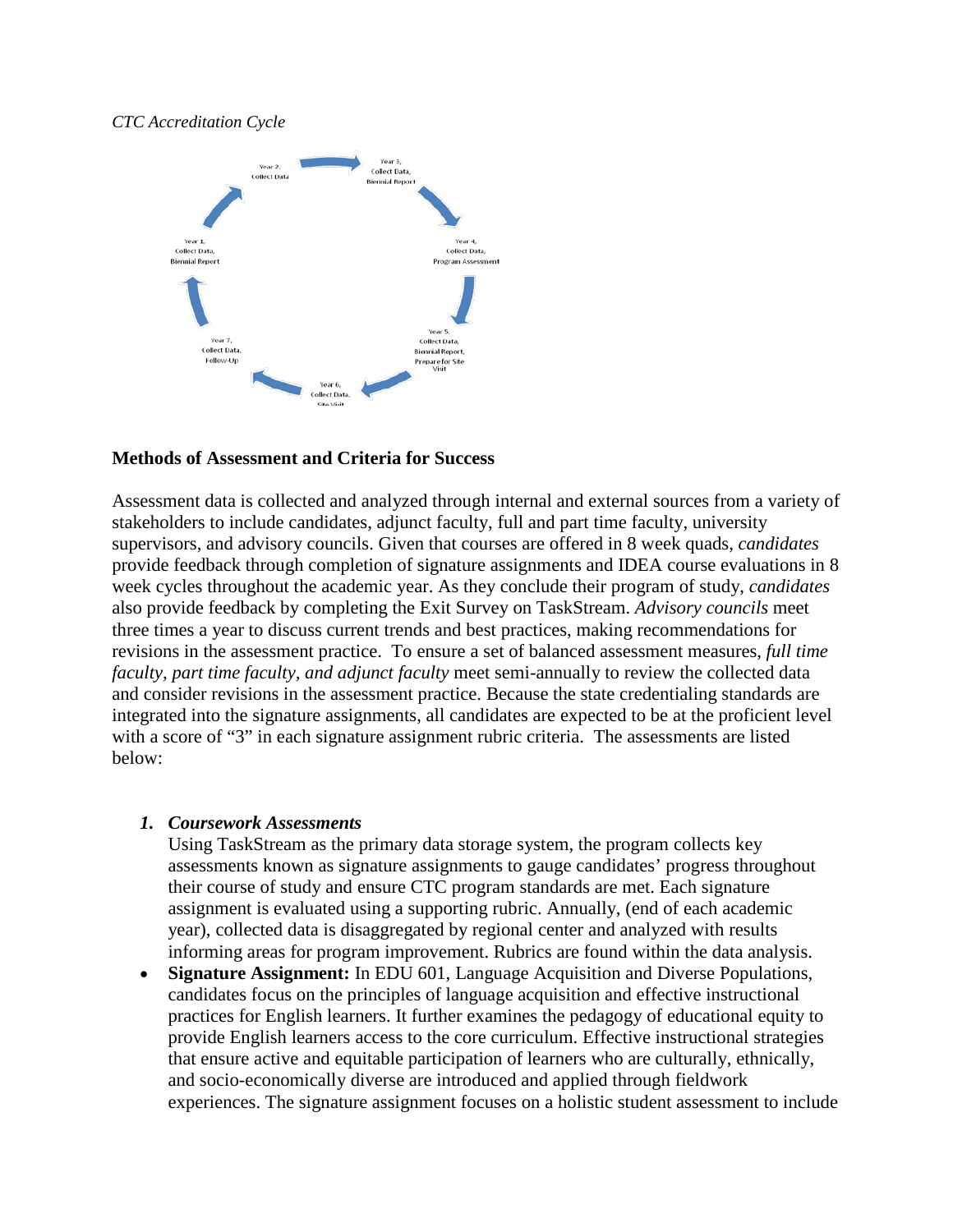anecdotal data, conference notations, assessment of ELD abilities, and literacy assessments and reflecting on the assessment analysis to drive the student's learning goals for growth.

- **Signature Assignment:** In GED 642, Teaching Strategies for English Learners, the signature assignment requires candidates design a one-week ELD or SDAIE unit of study for one of the classes they currently teach. The PLNU lesson plan format is used and includes both ELD and Content standards, as well as language and content objectives appropriate to the level of proficiency of the EL students in their current class. The candidates list the instructional texts, strategies, technology, assessment techniques, and any supplemental teaching materials that are used to help meet the needs of the EL students. A reflection at the end of each lesson describes what successes the students attained, how the lesson impacted student learning and what the candidate would do to improve on their practice in future lessons.
- **Signature Assignment:** In GED 641, candidates report on a particular cultural group present in their school district. Research the values, religious observances/holidays, learning styles, parental role in education, child rearing traditions, most appropriate ways to praise and discipline the children in school, communication styles (verbal and nonverbal) and how to best reach and teach these children. The project includes a reflection section on the most significant learning to the candidate and the application to teaching.
- **Signature Assignment:** In GED 668, Bilingual Education and Specially Designed Academic Instruction candidates develop knowledge, skills, and dispositions in the foundations of English language literacy development and content instruction with an emphasis on English Language Development (ELD) and Specially Designed Academic Instruction in English (SDAIE), instructional planning and organization, components of effective instructional delivery, and the effective use of resources. The signature assignment involves the development of a SDAIE lesson plan.

## *2. Dispositions Assessments*

Professors of CLAD courses will assess candidate dispositions, and candidates will selfassess in the following courses:

- EDU601 candidate self-assessment
- GED642 professor assessment of candidate
- GED668 candidate self-assessment and professor assessment of candidate

The rubric criteria for assessing candidate dispositions are the following, scored on a 4-point scale from 1, unacceptable, 2, below proficient, 3, proficient to 4, exceptional.

| <b>Rubric Criteria</b>                                                                                                                                                                                                                                         |  |  |  |  |  |  |
|----------------------------------------------------------------------------------------------------------------------------------------------------------------------------------------------------------------------------------------------------------------|--|--|--|--|--|--|
| 1. Dignity & Honor: The candidate honors and respects the worthiness of all individuals in word and deed based on PLNUs<br>Wesleyan heritage: We are individuals created in the image of God, committed to civility, respect, hospitality, grace, and service. |  |  |  |  |  |  |
| 2. Honesty & Integrity: The candidate demonstrates honesty, integrity, and coherence in attitudes, and actions, and is accountable<br>to the norms and expectations of the learning community.                                                                 |  |  |  |  |  |  |
| 3. Caring, Patience, and Respect: The candidate demonstrates caring, patience, fairness and respect for the knowledge level,<br>diversity, and abilities of others, ensuring that all students have the opportunity to achieve.                                |  |  |  |  |  |  |